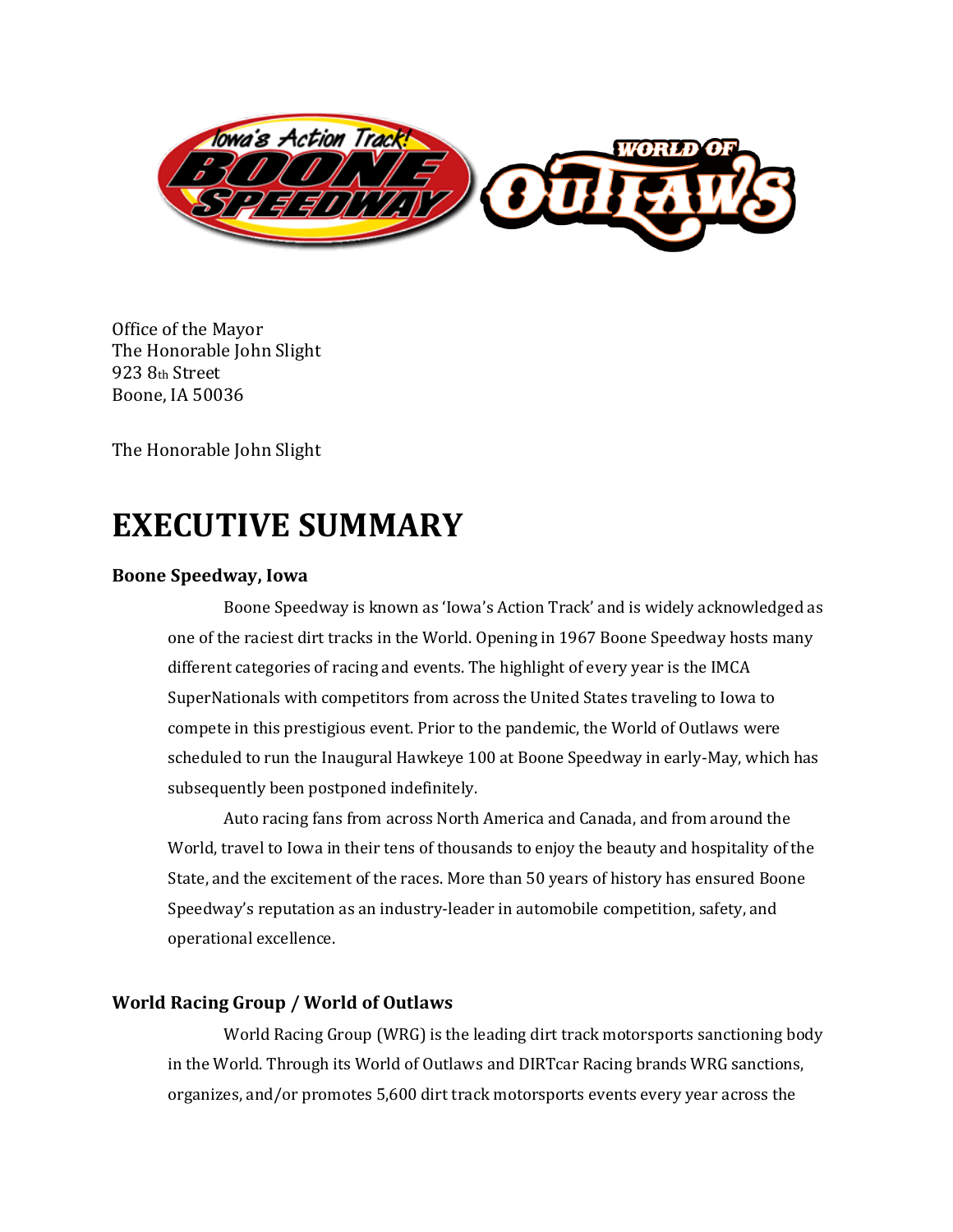country. The World of Outlaws brand competes in front of more than a million live-event attendees every year, and this year alone has seen its events broadcast nationally on the CBS Sports Network and FOX Sports. Through its dirt-track racing brands the World Racing Group, and the World of Outlaws, the organization is acknowledged as one of the four major pillars of automobile racing in North America, the others being NASCAR, IndyCar, and NHRA.

#### **Iowa Department of Public Health and**

#### **Center of Disease Control and Prevention Guidelines**

As an event organizer WRG has created a comprehensive set of Operational Procedures consistent with IDPH and CDC Guidelines for a limited-in-scope dirt-track motorsports event at Boone Speedway that will help protect the local Boone County community and Iowa State residents, as well as essential Speedway Staff, WRG Race Officials, and Participants.

The Operational Procedures have been written with consideration to all the relevant IDPH and CDC Guidelines and are mindful to slow the spread, mitigate resurgence, and prepare for the possibility of outbreaks of COVID-19, enabling Boone Speedway to operate on a most limited-basis-possible to deliver an auto racing event.

- **IDPH Novel Coronavirus (COVID-19)**
- CDC Social Distancing, Quarantine, and Isolation
- CDC Cleaning and Disinfection for Community Facilities
- OSHA Guidance for Preparing Workplaces for COVID-19

To this extent Boone Speedway and WRG will introduce a '**CLEAN-COVER-CONFINE**' mantra that will encourage all attendees to ensure all equipment and surfaces are consistently and thoroughly disinfected [**CLEAN**], practice good health and hygiene [**COVER**], and as much as possible stay within designated areas and with only family/team cohorts and minimize social interactions [**CONFINE**].

#### **Seeking Permission: To Conduct a Most Limited Basis Auto Racing Event**

Boone Speedway, in conjunction with WRG, is seeking permission to conduct a mostlimited-basis possible World of Outlaws Late Model race on Friday, May 15. The "Behind Closed Doors" event will be conducted with the safest minimum possible attendees while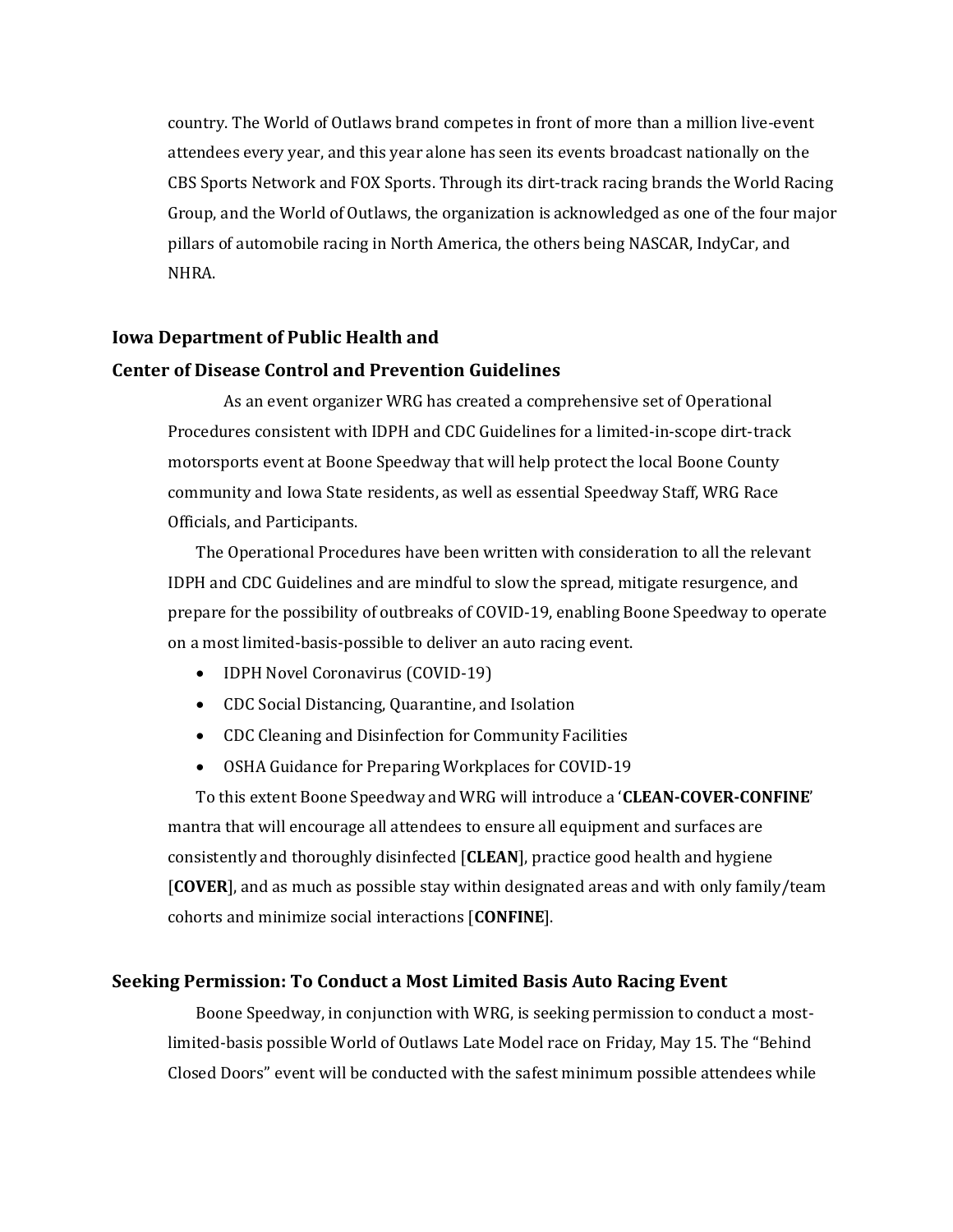observing IDPH and CDC Guidelines and policies at all times. The attendees will be delineated into three groups:

- Boone Speedway Essential Staff
	- o Facility Management, Fire & Safety, Security
- World of Outlaws Racing Series Officials
	- o Race & Technical Operations, TV Broadcast Engineers
- Participants and Race Teams

#### *There will be no spectators at the event*

If permission is granted to conduct this "Behind Closed Doors" auto race both Boone Speedway and WRG will need approximately one week to mobilize their respective resources to safely conduct a successful event.

#### **State of Industry**

Prior to the onset of the COVID-19 pandemic automobile racing was enjoying a boom period with attendances across all forms of motorsports enjoying an upward trajectory.

It is neither Boone Speedway's nor WRG's desire to be the 'First' to return to racing in response to commercial pressures, but rather to be the 'Best' in demonstrating the use of best practices to assist sporting organizations generally, the motor racing community specifically, as well as to city, county, and State government officials around the country.

As States across the country begin to ease restrictions on businesses and the general public, in the coming weeks it is our belief that all the major motorsports organizations in North America will tentatively return to competition with "Behind Closed Doors" events.

#### **Why this is good for State of Iowa**

The auto racing industry in Iowa is extremely robust, supporting the State economy through a variety of motor racing industry-related businesses, from racing facilities to racecar and related-equipment builders and constructors to full-time auto racing teams. There are 52 auto racing venues in Iowa, 42 of which host dirt-track racing events.

- More than 1,000 events staged annually
- More than 5,500 competitors
- More than 1.1-million spectators attended auto racing events in Iowa in 2019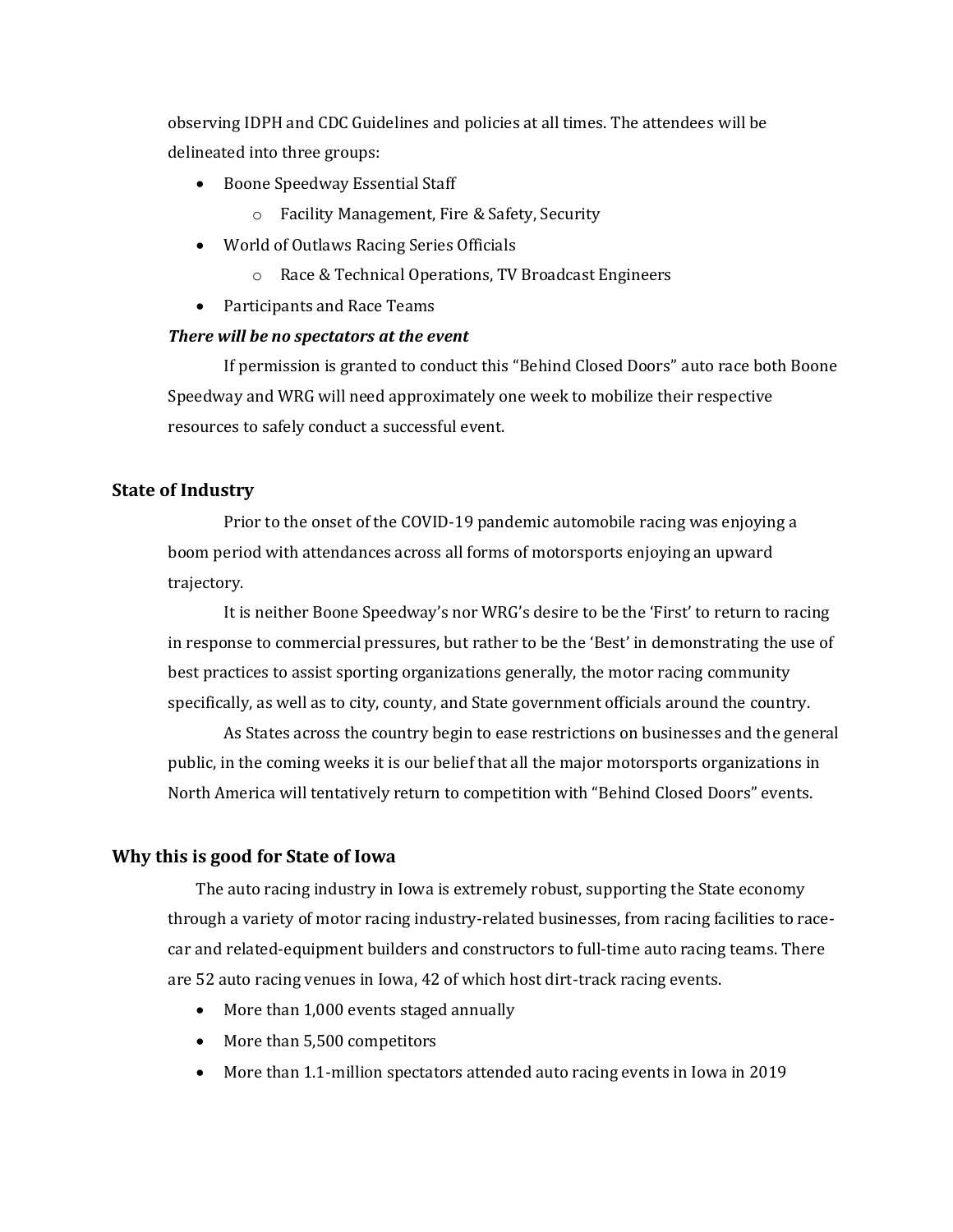• Annually more than 25,000 people – a mixture of full-time and part-time - are employed by auto racing venues in Iowa

Boone Speedway's leadership position within dirt track racing nationally and internationally, and in the State of Iowa specifically, will provide a pathway for all racetracks to safely return to operation in the coming weeks and months. It is our hope that with a showcase success at Boone Speedway the World of Outlaws could continue to make progress in its return to racing across the country and potentially at additional venues in Iowa as well.

#### **In Conclusion**

Nationally, there are 1,226 auto racing tracks in North America, 610 of which are dirt track racing venues; the operators and managers of these tracks will be closely observing what happens at Boone Speedway in the coming weeks and taking their cues for how to act and safely return to competition. The "Behind Closed Doors" event on May 15 will be televised live across North America and around the World via the DIRTVision streaming platform and will be viewed by hundreds of thousands of auto racing fans and motorsports industry professionals across multiple social media platforms. As potentially one of the first "live" nationally-renowned auto racing series to return to competition the eyes and ears of the world will be on Boone Speedway to witness the first sounds of engines roaring, indicating Iowa, and North America, is on track – literally and figuratively – to returning to normal.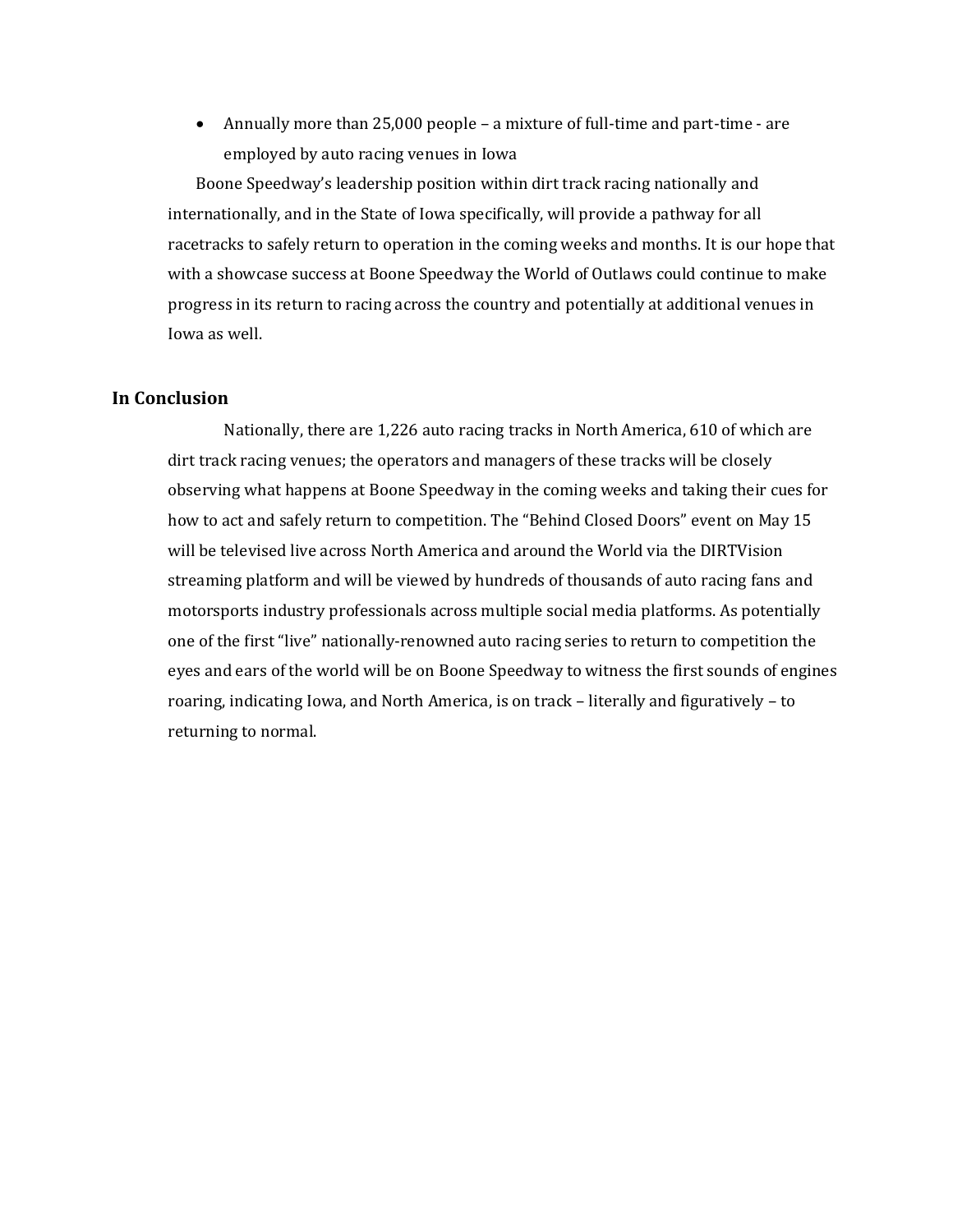# **Exhibit One –** *Attendees*

- 1 x Event Organizer Senior Leader
- 1 x Event Organizer Manager
- 1 x Facility Owner
- 1 x Facility Manager
- 1 x Admission *(to verify pre-entry confirmation)*
- 1 x Public Relations
- 2 x Track Photographer
- 1 x PA Announcer
- 1 x Flagman
- 1 x Dedicated Medical Personnel *(COVID-19 Screening Coordinator)*
- 2 x Track Preparation Crew
- 4 x Recovery Specialists in two (2) Trucks *(will serve as Push Trucks as needed)*

\_\_\_\_\_\_\_\_\_\_\_\_\_\_\_\_\_\_\_\_\_\_\_\_\_\_\_\_\_\_\_\_\_\_\_\_\_\_\_\_\_\_\_\_\_\_\_\_\_\_\_\_\_\_\_\_\_\_\_\_\_\_\_\_\_\_\_\_\_\_\_\_\_\_\_\_\_\_\_\_\_\_\_\_\_\_\_\_\_\_\_\_\_\_\_\_\_\_\_\_\_\_\_\_\_

- 4 x Fire-Safety Specialists in Fire-Rescue Vehicle– *(could supervise COVID-19 Screening)*
- 2 x EMT-Paramedics in Ambulances *(typically contracted through private firms)*
- 4 x Security Guard *(Series/Race Director, Scoring, Pit Steward, Tech)*
- 4 x Core Race Officials *(Series/Race Director, Scoring, Pit Steward, Tech)*
- 4 x Supplemental Race Officials *(Pit Steward #2, Track Steward, Registration, Coordinator)*
- 48 x Driver
- 192 x Crew Member *(Four (4) per race car)*
- 6 x Competitor Support *(Hoosier, VP & Parts)*
- 10 x Event Organizer Designated Sponsors/VIP Guests/Board Members
- 8 x Broadcast Crew
- 1 x Local Government Monitor

## **Total: 300**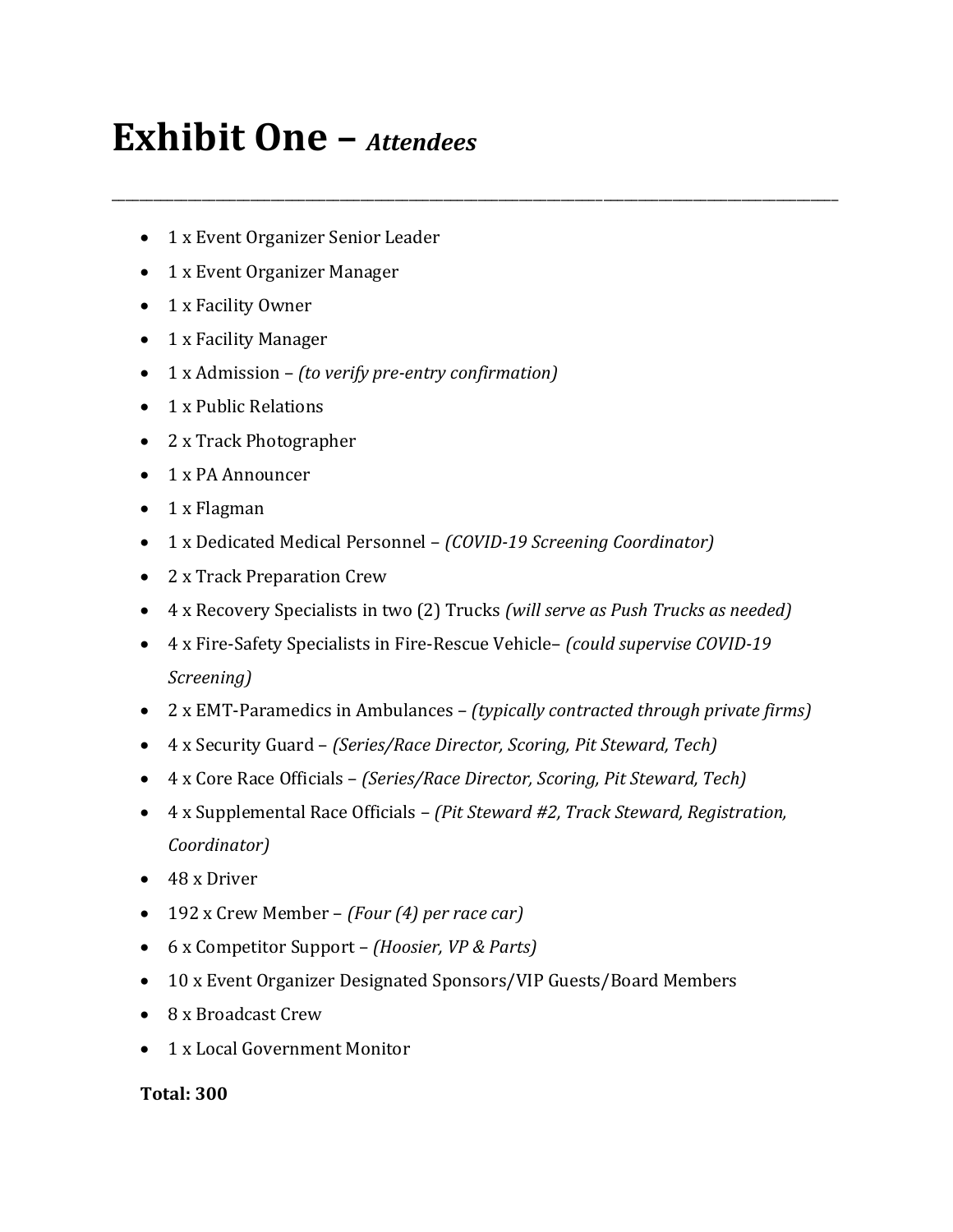# **Exhibit Two –** *Track & Facility Information*

**LOCATION:** Boone Speedway, 1481 223rd Place, Boone, IA 50036

**EVENT DATE(S):** May 15, 2020 *(May 16, 2020 Raindate)*

**EVENT NAME:** World of Outlaws Late Model Invitational

**COMPETITION/SERIES:** World of Outlaws Morton Buildings Late Model Racing Series

**\_\_\_\_\_\_\_\_\_\_\_\_\_\_\_\_\_\_\_\_\_\_\_\_\_\_\_\_\_\_\_\_\_\_\_\_\_\_\_\_\_\_\_\_\_\_\_\_\_\_\_\_\_\_\_\_\_\_\_\_\_\_\_\_\_\_\_\_\_\_\_\_\_\_\_\_\_\_\_\_\_\_\_\_\_\_\_\_\_\_\_\_\_\_\_\_\_\_\_\_\_\_\_\_\_**

i. Full-bodied Super Late Models

| <b>KEY CONTACTS</b> |
|---------------------|
|                     |

| <b>Title</b>               | <b>Name</b>           | <b>Cell Number</b> | Email                     |  |  |
|----------------------------|-----------------------|--------------------|---------------------------|--|--|
| Event                      |                       |                    |                           |  |  |
| Facility Owner/Rep         | Robert Lawton         | 515.249.3278       | BooneSpeedway@hotmail.com |  |  |
| <b>Facility Manager</b>    | <b>Coty Mallicoat</b> | 515.298.1193       | camallicoat@gmail.com     |  |  |
| Local Health Department    | <b>TBD</b>            | TBD                | TBD                       |  |  |
| <b>Senior Leadership</b>   |                       |                    |                           |  |  |
| Event Organizer Leadership | <b>Brian Carter</b>   | 704.425.5386       | bcarter@dirtcar.com       |  |  |
| Event Organizer Leadership | Ben Geisler           | 704.699.4565       | bgeisler@dirtcar.com      |  |  |
| Series Director            | <b>Casey Shuman</b>   | 704.785.0186       | csuman@dirtcar.com        |  |  |

## **CURRENT COUNTY MANDATES IN PLACE** (*County*)

i. No additional supplementary mandates to State orders (as of April 27, 2020)

## **CURRENT STATE PROCLAMATION - Issued 4/27/20 effective May 1-27, 2020** (*State*)

i. **Proclamation Overview:** In the 77 counties, the proclamation permits restaurants, fitness centers, malls, libraries, race tracks, and certain other retail establishments to reopen in a limited fashion with public health measures in place. In addition, the proclamation lifts the restriction on religious and spiritual gatherings so long as churches and other gathering hosts implement reasonable public health measures. All other regulatory relief previously provided to affected Iowans is also extended until Wednesday, May 27, 2020.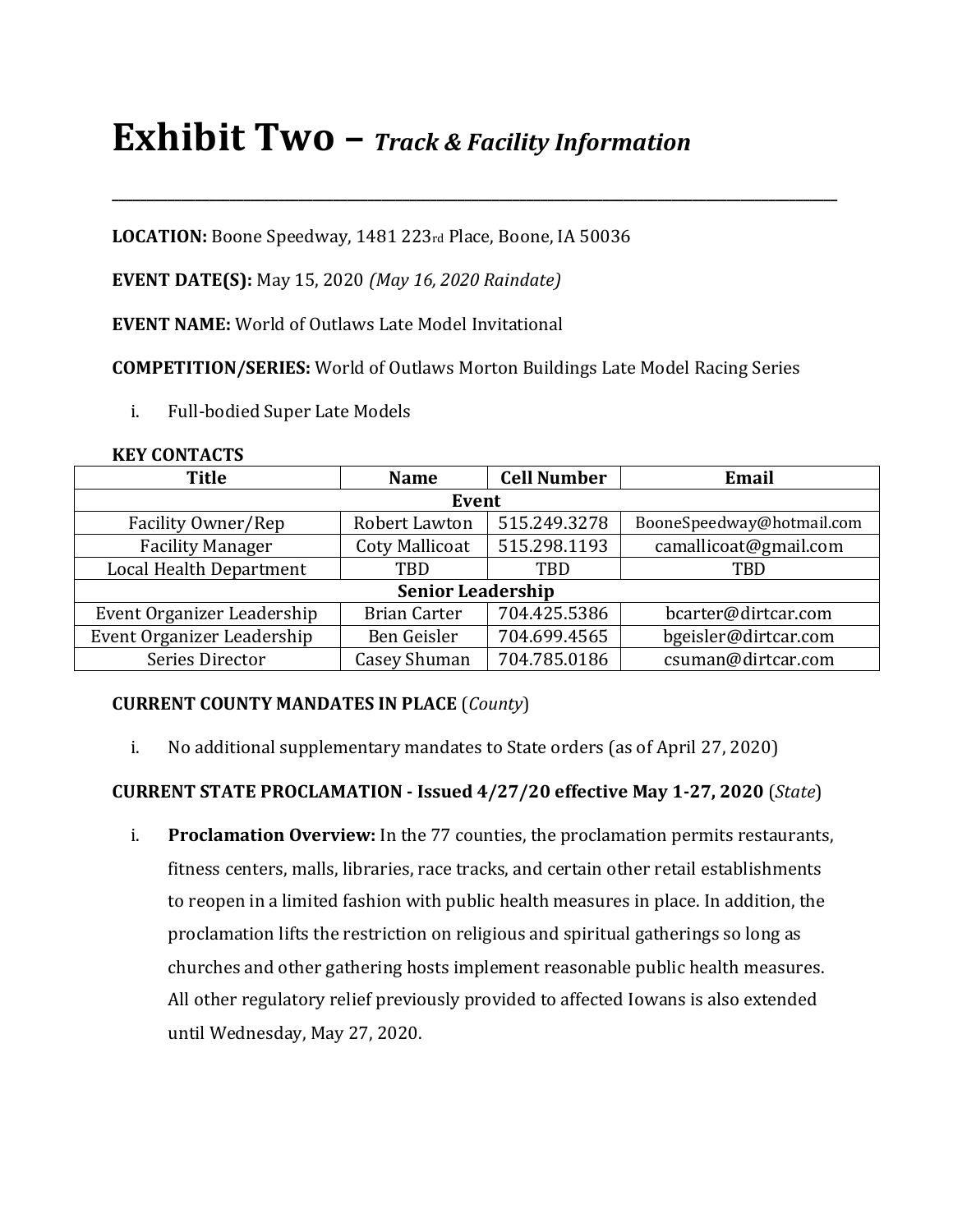ii. **Race Tracks:** A speedway or race track, other than a track conduction horse or dog races, may reopen its operations provided that it does not permit any spectators to attend its events in person.

## **FACILITY** [see map below]

- i. **ONE (1) ENTRANCE(S):** Property Gate Pit Entrance
	- i. COVID-19 Screening 1
	- ii. Pit Admission 1
	- iii. Security 1

## **ii. ZONE 1: Staging**

i. Pit Steward - 2

## **iii. ZONE 2: Official Area**

i. Race Officials

## **iv. ZONE 3: Pit Area 1**

- a. Permitted Access only
	- i. Competitors 150 (groups of 5 people per race team/30 race teams)
	- ii. Broadcast -2

## **v. ZONE 4: Pit Area 2**

- a. Permitted Access only
	- iii. Competitors  $-70$  (groups of 5 people per race team/14 race teams)
	- iv. Broadcast 2

## **vi. ZONE 5: Pit Area 3**

- i. Competitors 70 (groups of 5 people per race team/14 race teams)
- ii. Broadcast 2

## **vii. ZONE 6: Safety Area**

- i. Wrecker/Push Truck 4
- ii. Fire Safety 4
- iii. Ambulance 4

## **viii. ZONE 7: Safety Area**

- i. World of Outlaws Command Center 4
- ii. Wrecker/Push Truck 4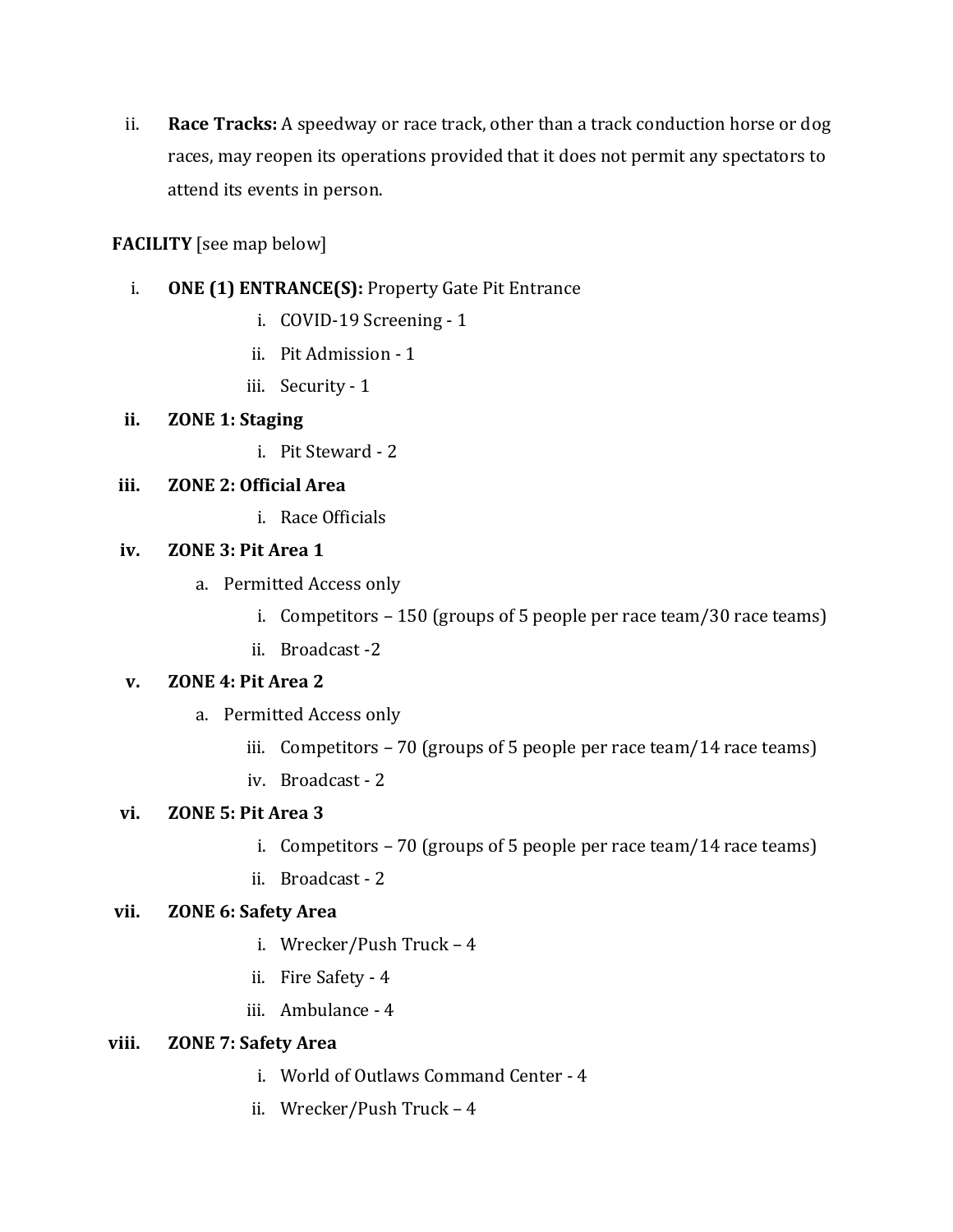- iii. Fire Safety 4
- iv. Ambulance 4

## **ix. ZONE 8: Control Tower**

- a. Permitted Access only
	- i. Race Operations 4
	- ii. Speedway Senior Leadership 2
	- iii. WRG Senior Leadership 2
	- iv. Broadcast 2

## **x. ZONE 9: Grandstand and Surrounding Areas**

- a. Permitted Access only
	- i. Event Operations 2
	- ii. Medical Personnel 1
	- iii. Security/Gate Staff 2
	- iv. Broadcast 2

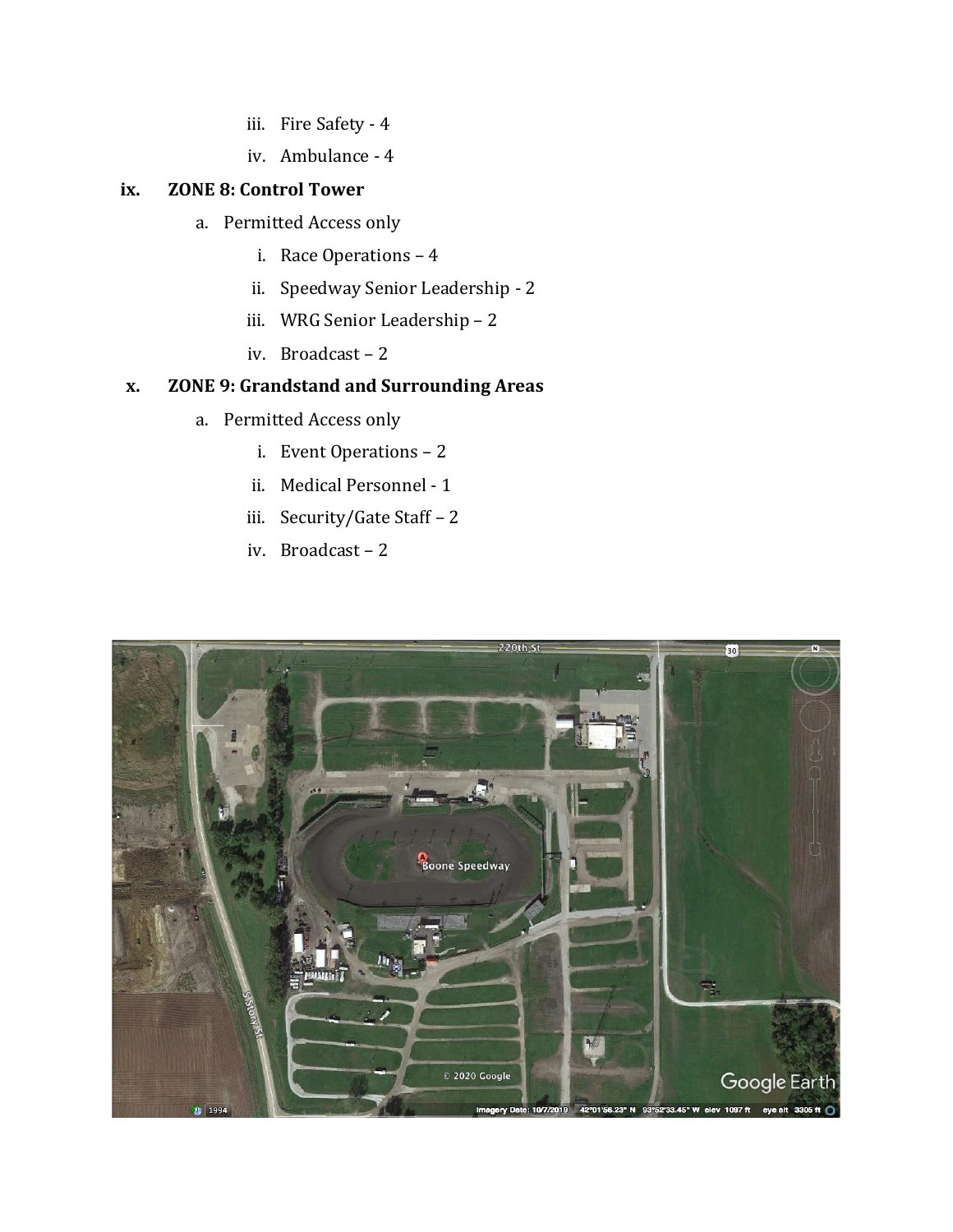# **Exhibit Three – Timed Event -** *Competition Format*

- **Staff and WRG/World of Outlaws Officials arrive: 1pm**
- **Participants & Event Staff arrive: 3pm – 5pm**
- Hot Laps 6:15pm
- Qualifying 6:45pm
- Invocation & Anthem *(Recorded)*: 7:25pm
- **Racing: 7:30pm**
	- o Heats 6 *(10 laps)*
	- o Last Chance Showdown 3 *(10 laps)*
		- 2 cars from each LCS qualify for Feature
	- o Feature *(50 laps)*
		- Lined up by Heat Race finish and qualifying cars through LCS
	- o Victory Lane
		- Driver & Team Members
		- Photographer & PR *(if applicable)*
		- Broadcast Crew & Announcer
- **Event completion: 9:30pm**
- **ALL Track Exit: 10:30pm**

## **Single-Feature Purse (\$10,000 to win)**

| \$10,000.00 | \$1,200.00 | \$770.00 |
|-------------|------------|----------|
| \$5,000.00  | \$1,100.00 | \$750.00 |
| \$3,000.00  | \$1,050.00 | \$730.00 |
| \$2,500.00  | \$1,000.00 | \$700.00 |
| \$2,000.00  | \$950.00   | \$700.00 |
| \$1,700.00  | \$900.00   | \$700.00 |
| \$1,400.00  | \$850.00   | \$700.00 |
| \$1,300.00  | \$800.00   | \$700.00 |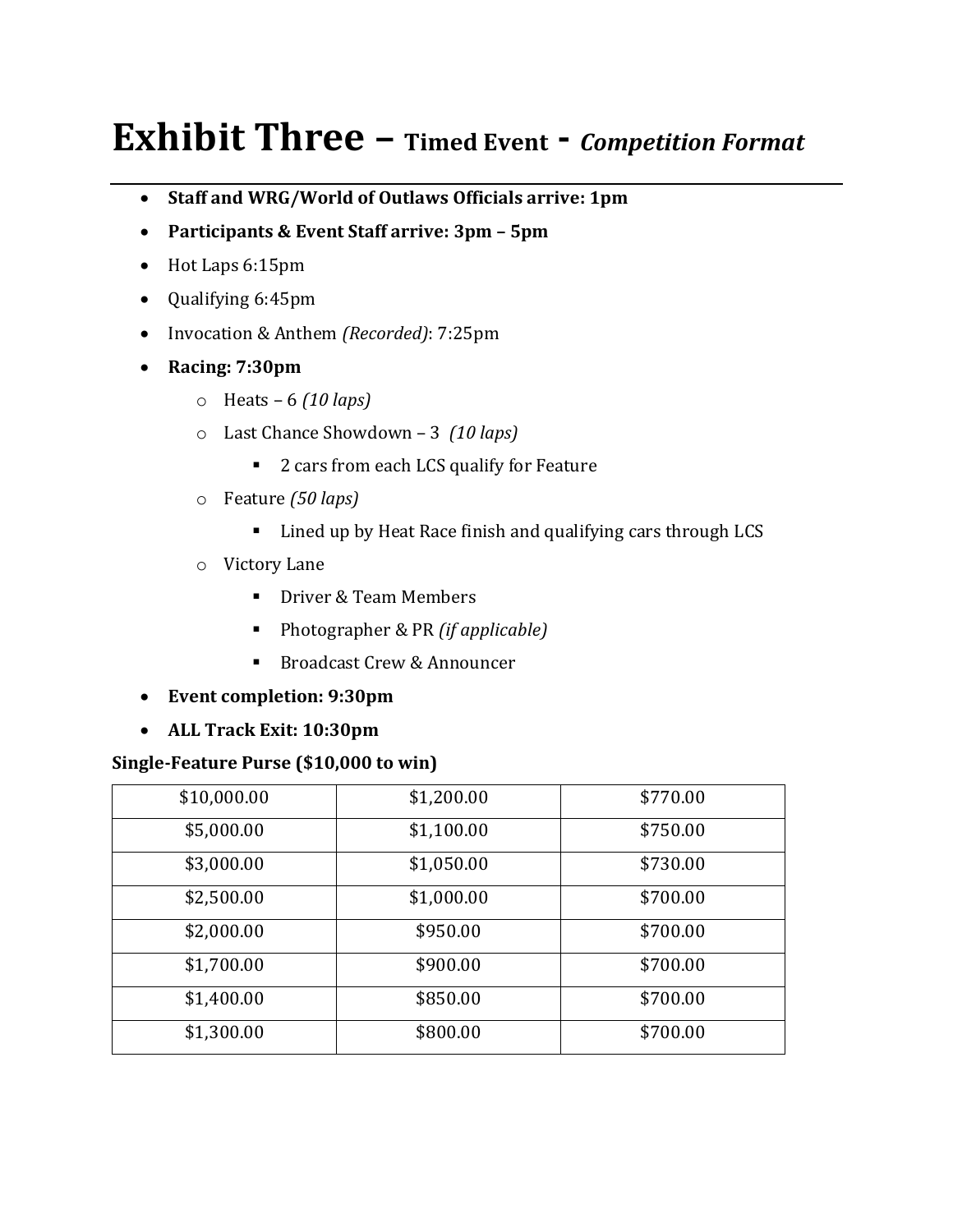# **Exhibit Four –** *Participant Guidelines*

In preparing for the return to racing you will read about [**CLEAN-COVER-CONFINE]**. As the country, and motorsports in particular, gradually eases back into business it is important to remember that everyone needs to remain aware of reducing and eventually eliminating the spread of COVID-19. Keeping these three simple words in mind as you go about your business will enable all of us to work toward the time when tracks will reverberate to the sound of race cars and the cheering of race fans.

## **1. PRE-EVENT**

#### **a. HEALTH**

- i. If Participant is sick or displays symptoms of COVID-19, STAY HOME
- ii. Covid-19 Symptoms includes Fever, Muscle Pain, Cough, Headache, Shortness of breath or difficulty breathing, Sore Throat, Loss of Taste or Smell, Chills or Repeated Shaking with Chills.
- iii. CDC COVID-19 Symptoms/Symptoms of Coronavirus Guidelines: [https://www.cdc.gov/coronavirus/2019-ncov/symptoms](https://www.cdc.gov/coronavirus/2019-ncov/symptoms-testing/symptoms.html)[testing/symptoms.html](https://www.cdc.gov/coronavirus/2019-ncov/symptoms-testing/symptoms.html)

#### **b. PERSONAL HYGEINE**

- i. Participants should wash hands with soap and water every 20-minutes throughout the day…Sanitizer should ONLY support hand-washing, not take the place of. **[CLEAN]**
- ii. Participants should wash hands after being in a public place, after blowing nose, coughing, or sneezing; preparing and/or consuming food. **[CLEAN]**
- iii. Participants should avoid touching their face. **[CLEAN-COVER]**
- i. CDC Hand-Washing & Hand Sanitizer Guidelines: <https://www.cdc.gov/handwashing/when-how-handwashing.html>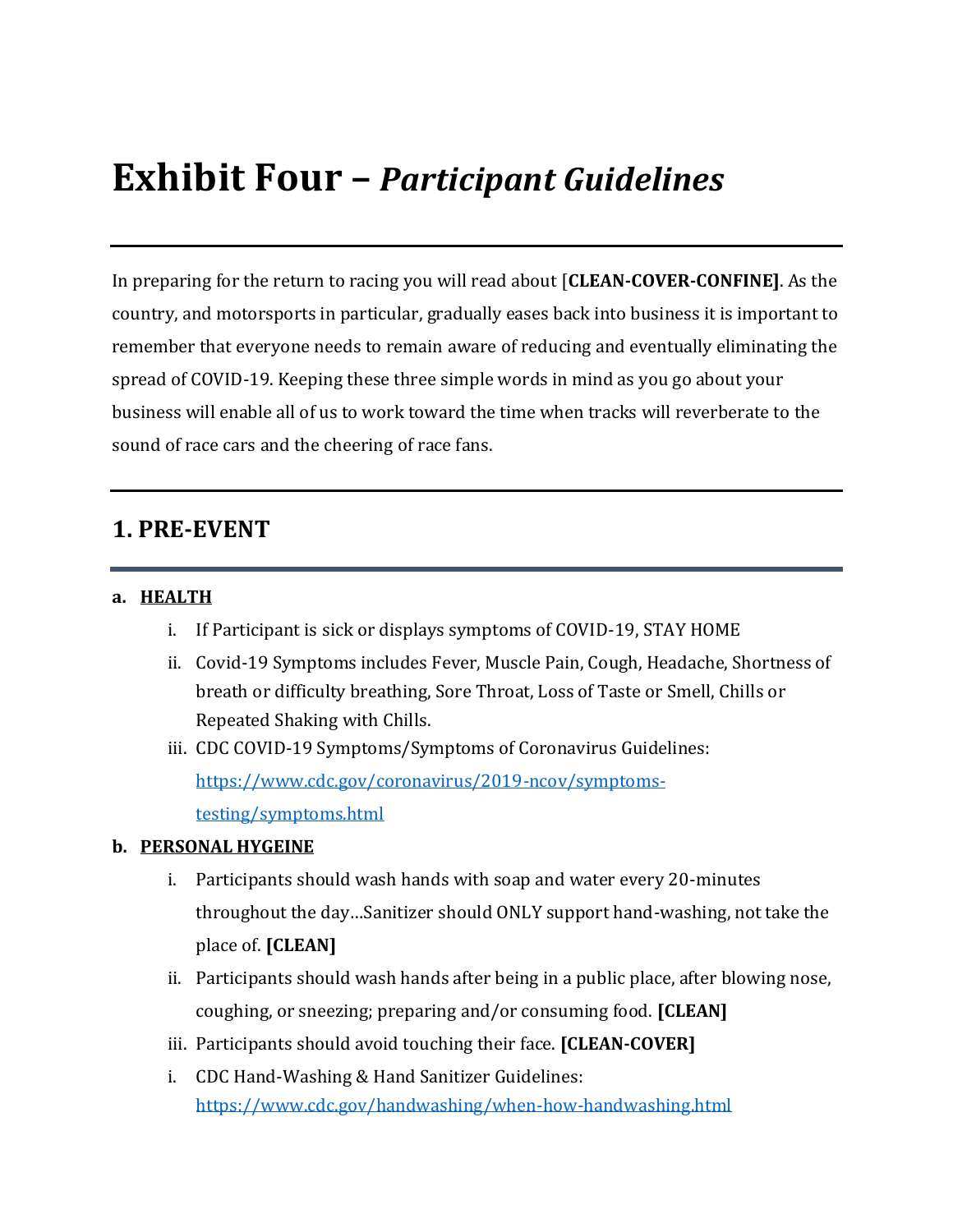## **c. PREPARATION**

- i. Forty-eight (48) car field by Invitation ONLY *(Series Director and Track Promoter)*
- ii. Entry & Pit Pass payment must be submitted by May 11, 2020 *(Monday)* at 5pm EST.
- iii. Participants should bring cloth Face Cover *(or similar)* and Gloves…PLEASE DO NOT use any medical-style Face Masks or Gloves that would otherwise be used by a health care worker. Special consideration may need to be given to the fact that some Staff will be communicating via 2-way or 1-way radios. **[COVER]**
- iv. Event Organizer and/or Officiating Crew will provide Participants with Participant Notes & Event Guidelines no later than May 6, 2020 (Wednesday) .
- v. Participants should be prepared to stay in Race Haulers or Personal Motorhomes following event. There will be no overnight parking at Boone Speedway. **[CONFINE]**

## **d. CLEANING**

- i. Participants and Race Teams shall professionally clean & disinfect all equipment prior to arrival to the Facility. **[CLEAN]**
- ii. It is highly recommended that all trucks, trailers, motorhomes and personal vehicles be actively disinfected through a wipe-down process by individual attendees prior to arrival at the Event. Professional cleaning services may be considered by some Participants. **[CLEAN]**

## **e. CONSIDERATIONS**

- i. If you live with someone over the age of 65 or with underlying medical conditions, you should consider staying home or be prepared to self-quarantine upon your return. **[CONFINE]**
- ii. CDC 'How to Protect Yourself & Others' Guidelines: [https://www.cdc.gov/coronavirus/2019-ncov/prevent-getting](https://www.cdc.gov/coronavirus/2019-ncov/prevent-getting-sick/prevention.html)[sick/prevention.html](https://www.cdc.gov/coronavirus/2019-ncov/prevent-getting-sick/prevention.html)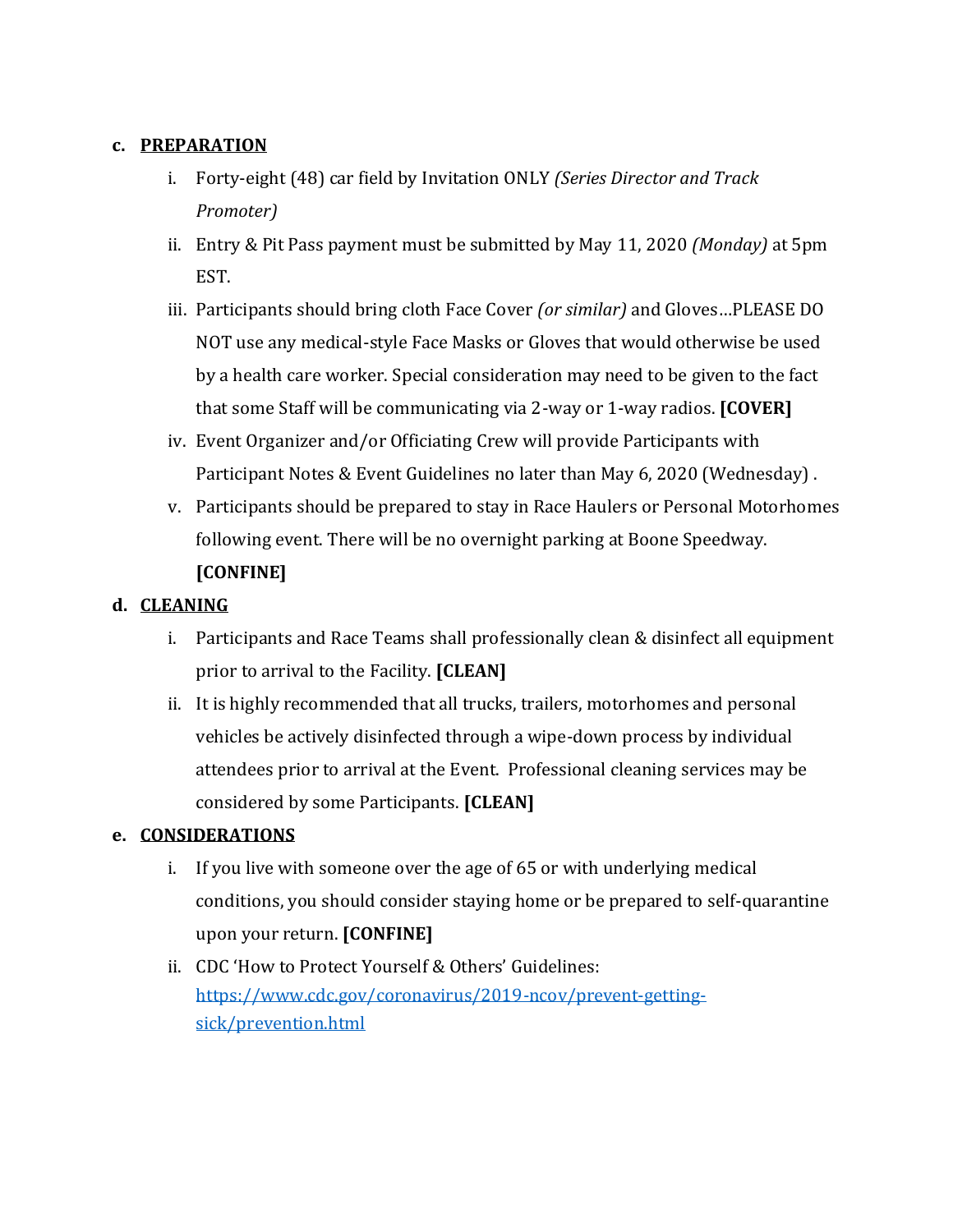## **f. TRAVEL**

- i. Participants should travel and attend with household contacts only if possible. **[CONFINE]**
- iii. CDC Travel Considerations: [https://www.cdc.gov/coronavirus/2019](https://www.cdc.gov/coronavirus/2019-ncov/travelers/travel-in-the-us.html) [ncov/travelers/travel-in-the-us.html](https://www.cdc.gov/coronavirus/2019-ncov/travelers/travel-in-the-us.html)

## **2. EVENT EXPERIENCE**

## a. **KEY TIMES**

- i. 3-5pm: Participants Arrival
- ii. 7pm: Racing
- iii. 9pm: Event Completion
- iv. 10pm: ALL Exit

## b. **ARRIVAL**

- i. Participants will not be allowed to enter the Facility before 3pm and ALL TEAMS should arrive together with their confirmation letter and ALL five (5) Attendees *(Driver & Crew Members)* . Participants in personal vehicles should arrive at the same time as their Race Hauler. All participants must enter facility between 3pm and 5pm.
- ii. Participants should leave one (1) parking space *(10')* in between ALL Race Haulers and park in their respective designated area. **[CONFINE]**
- iii. Upon arrival to the Facility you should be prepared for a COVID-19 Screening up to and including a Temperature Test.
	- a. Temperature scanners will be used to test all Attendees entering the Facility. Any Attendee with a temperature of 100.4 degrees or higher will not be allowed into the Facility.

## c. **TRANSACTIONS**

i. There will be NO Cash or Check transactions at the Facility…ALL transactions must be by Credit or Debit Card.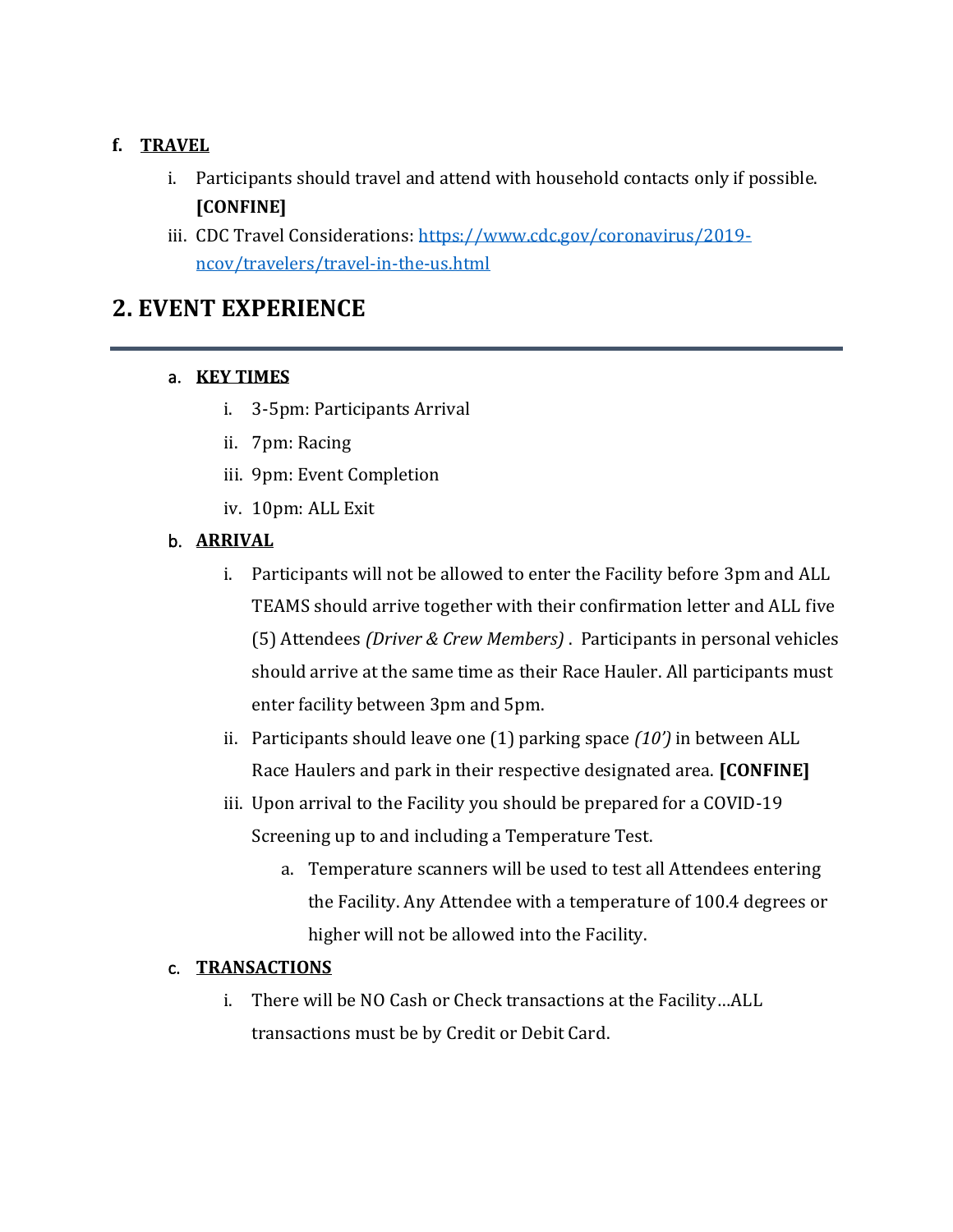## d. **SOCIAL DISTANCING**

- i. Participants should practice Social Distancing *(6' separation per individual)* at ALL times at the event including any necessary one-on-one conversation. **[CONFINE]**
- ii. CDC Social-Distancing Guidelines: [https://www.cdc.gov/coronavirus/2019-ncov/prevent-getting](https://www.cdc.gov/coronavirus/2019-ncov/prevent-getting-sick/social-distancing.html)[sick/social-distancing.html](https://www.cdc.gov/coronavirus/2019-ncov/prevent-getting-sick/social-distancing.html)

## e. **GROUPS**

i. Participants should not congregate in groups larger than five (5) and when/if doing so they should practice Social-Distancing and should wear cloth face covers. **[COVER-CONFINE]**

## f. **PERSONAL HYGEINE**

- i. There will be hand-washing stations located throughout the Facility. Participants should wash hands with soap and water every 20-minutes throughout the day…Sanitizer should ONLY support hand washing, not take the place of. **[CLEAN]**
- ii. All Attendees will be provided a 1oz. Sanitizer bottle and World of Outlaws cloth face-covering. **[CLEAN-COVER]**
- iii. Participants should wear cloth Face Cover *(or similar)* and Gloves when around other Attendees…PLEASE DO NOT use any medical-style Face Masks and Gloves that would otherwise be used by a health care worker. Special consideration may need to be given to the fact that some Staff will be communicating via 2-way or 1-way radios. **[COVER]**
- iv. Participants should avoid touching their face. **[COVER-COVER]**
- v. Participants should cover ALL coughs & sneezing. **[COVER]**
- vi. CDC Hand-Washing & Hand Sanitizer Guidelines: <https://www.cdc.gov/handwashing/when-how-handwashing.html>

## g. **ACCESSIBLE AREAS**

i. ALL Participants MUST stay in the Pit Area *(Zones 3, 4, & 5)*, and specifically their designated Pit Area as much as possible, other than when on the track. **[CONFINE]**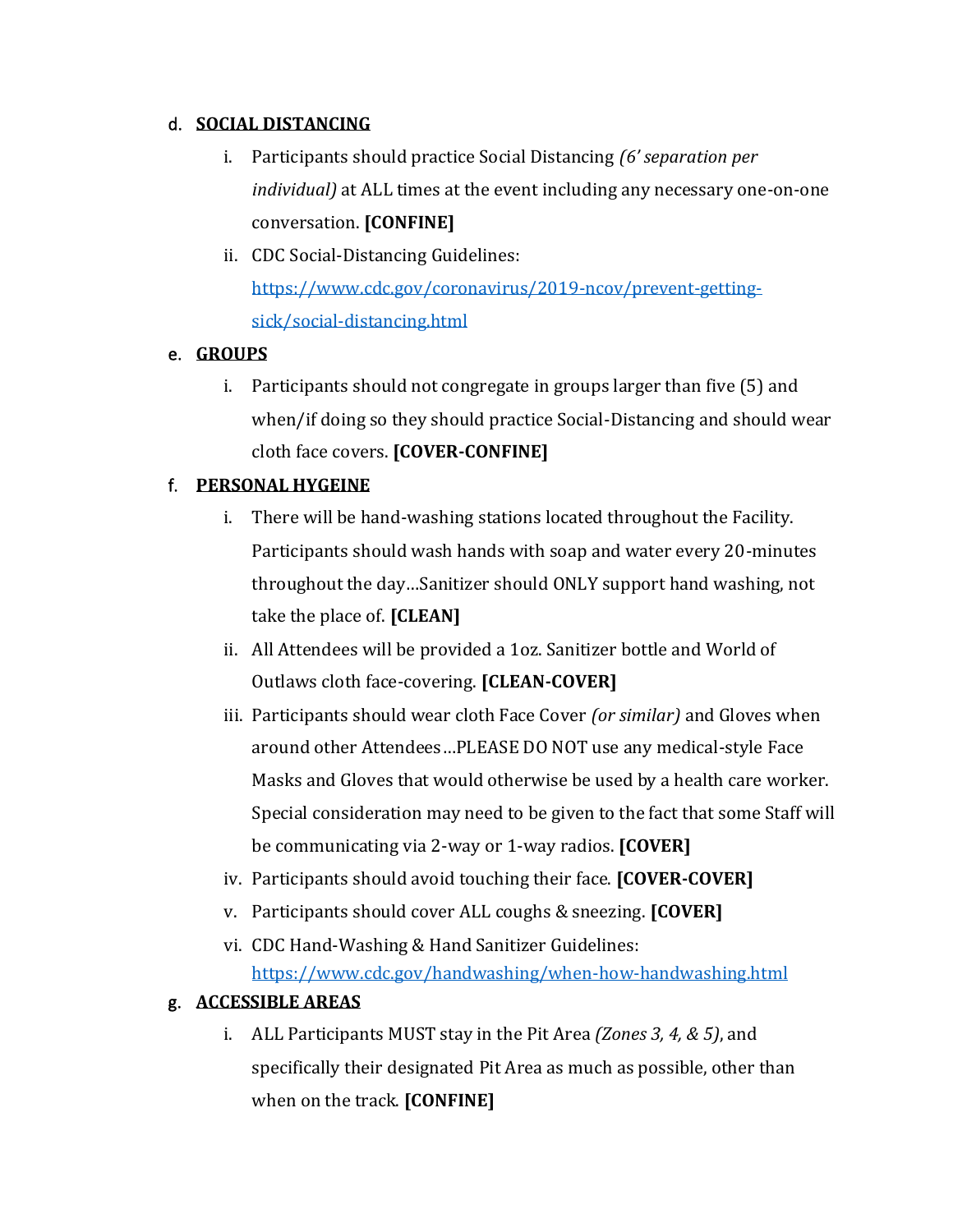ii. There will be NO Participant access in the Public Grandstand Area. **[CONFINE]**

## h. **SEATING**

- i. Participants should sit 6' from other Attendees unless they are household contacts…three (3) seats minimum separation in Pit Area Grandstand. **[CONFINE]**
- ii. There will be specific rows for seating *(A, D, G, J…)*…these will be identified in each Pit Area Grandstand. **[CONFINE]**

## i. **CONCESSIONS**

- i. There will be NO Concession stands open at the Facility. ALL Attendees are encouraged to bring a cooler…NO Glass and NO Alcohol. All attendees should bring their own food and beverages.
- *ii.* Food and beverages should be consumed at respective Race Hauler. *(there will be no "Food Court" or seating area for groups)* **[CONFINE]**

## j. **COMPETITION**

- i. World of Outlaws Morton Buildings Late Model Series
- ii. \$10,000-to-Win
- iii. 24-car Starting Field
- iv. 50 Lap Feature

## **3. POST-EVENT PLAN**

## **a. EXIT**

i. ALL Participants MUST EXIT Facility by 10:30pm.

## b. **CLEANING**

- i. Participants are strongly recommended to use active disinfection of high-use surfaces through a wipe-down prior to leaving the Facility. **[CLEAN]**
- ii. It is highly recommended that Participants conduct additional disinfection upon returning to their homes, places of business or race shops. It is encouraged to employ a lockdown strategy for a period of 96 hours. **[CLEAN-CONFINE]**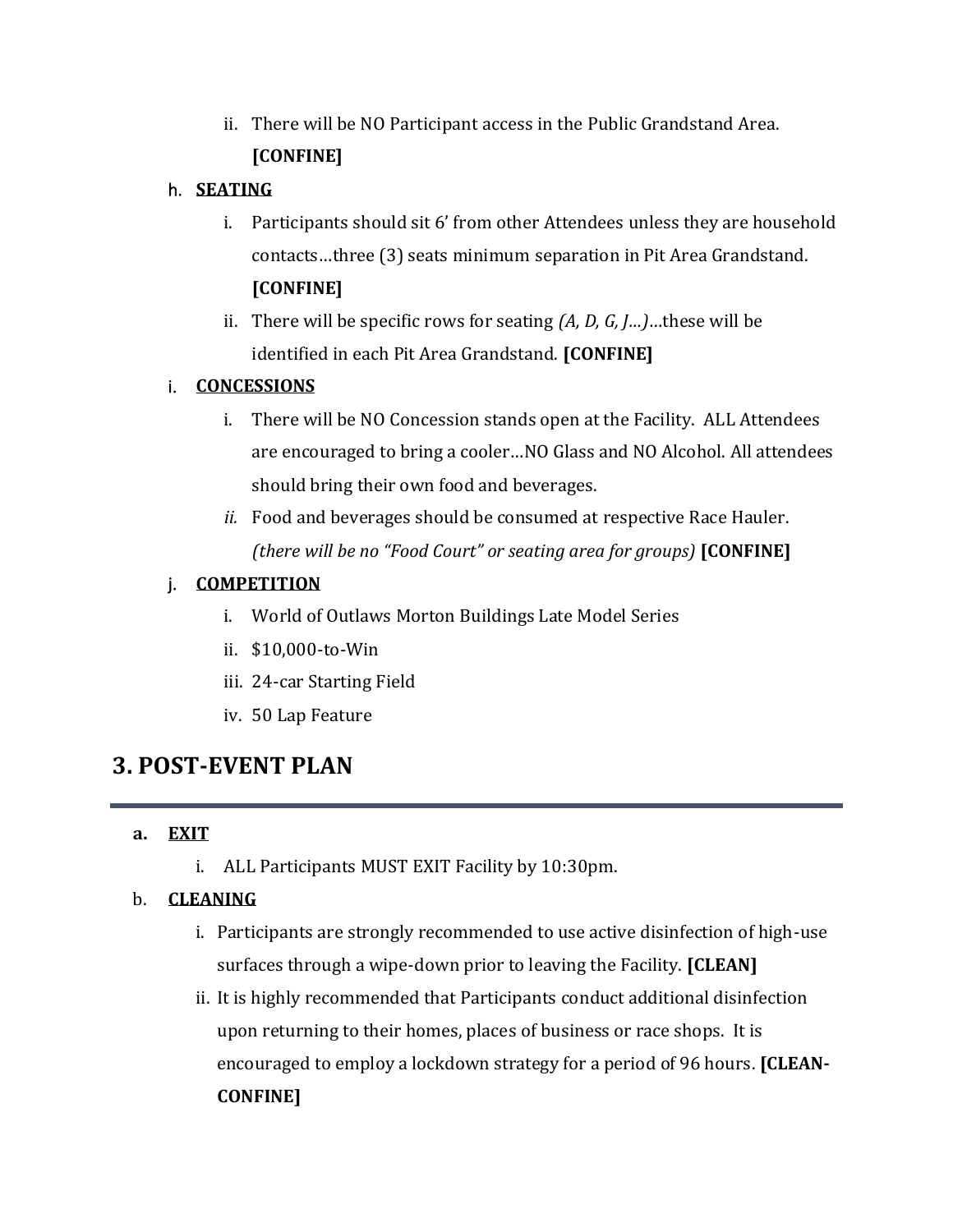### **c. HEALTH**

- i. If an attendee feels any COVID-19 Symptoms within 72 hours of the completion of the event we ask you to contact the event organizer and see your primary doctor. **(CONFINE)**
- a. COVID-19 Symptoms include Fever, Muscle Pain, Cough, Headache, Shortness of breath or difficulty breathing, Sore Throat, Loss of Taste or Smell, Chills or Repeated Shaking with Chills.

## **CDC GUIDLINES**

## b. **SUPPORT DOCUMENTS**

- i. COVID-19 Symptoms
	- a. [https://www.cdc.gov/coronavirus/2019-ncov/symptoms](/Users/jeffhachmann/Dropbox%20(World%20Racing%20Group)/Events%20Team%20Shared/WoO/2020%20WoO/Admin/COVID-19/Operational%20Procedure/CDC)[testing/symptoms.html](/Users/jeffhachmann/Dropbox%20(World%20Racing%20Group)/Events%20Team%20Shared/WoO/2020%20WoO/Admin/COVID-19/Operational%20Procedure/CDC)
- ii. Community Mitigation Strategies
	- a. [https://www.cdc.gov/coronavirus/2019](https://www.cdc.gov/coronavirus/2019-ncov/downloads/community-mitigation-strategy.pdf) [ncov/downloads/community-mitigation-strategy.pdf](https://www.cdc.gov/coronavirus/2019-ncov/downloads/community-mitigation-strategy.pdf)
- iii. Hand Washing & Hand Sanitizer Use
	- a. <https://www.cdc.gov/handwashing/when-how-handwashing.html>
- iv. Mass Gathering Guidelines
	- a. [https://www.cdc.gov/coronavirus/2019-ncov/community/large-](https://www.cdc.gov/coronavirus/2019-ncov/community/large-events/mass-gatherings-ready-for-covid-19.html)[Events/mass-gatherings-ready-for-COVID-19.html](https://www.cdc.gov/coronavirus/2019-ncov/community/large-events/mass-gatherings-ready-for-covid-19.html)
- v. How to Protect Yourself & Others
	- a. [https://www.cdc.gov/coronavirus/2019-ncov/prEvent-getting](https://www.cdc.gov/coronavirus/2019-ncov/prevent-getting-sick/prevention.html)[sick/prEvention.html](https://www.cdc.gov/coronavirus/2019-ncov/prevent-getting-sick/prevention.html)
- vi. Social Distancing Guidelines
	- a. [https://www.cdc.gov/coronavirus/2019-ncov/prEvent-getting](https://www.cdc.gov/coronavirus/2019-ncov/prevent-getting-sick/social-distancing.html)[sick/social-distancing.html](https://www.cdc.gov/coronavirus/2019-ncov/prevent-getting-sick/social-distancing.html)
- vii. Travel Guidelines
	- a. [https://www.cdc.gov/coronavirus/2019-ncov/travelers/travel-in](https://www.cdc.gov/coronavirus/2019-ncov/travelers/travel-in-the-us.html)[the-us.html](https://www.cdc.gov/coronavirus/2019-ncov/travelers/travel-in-the-us.html)